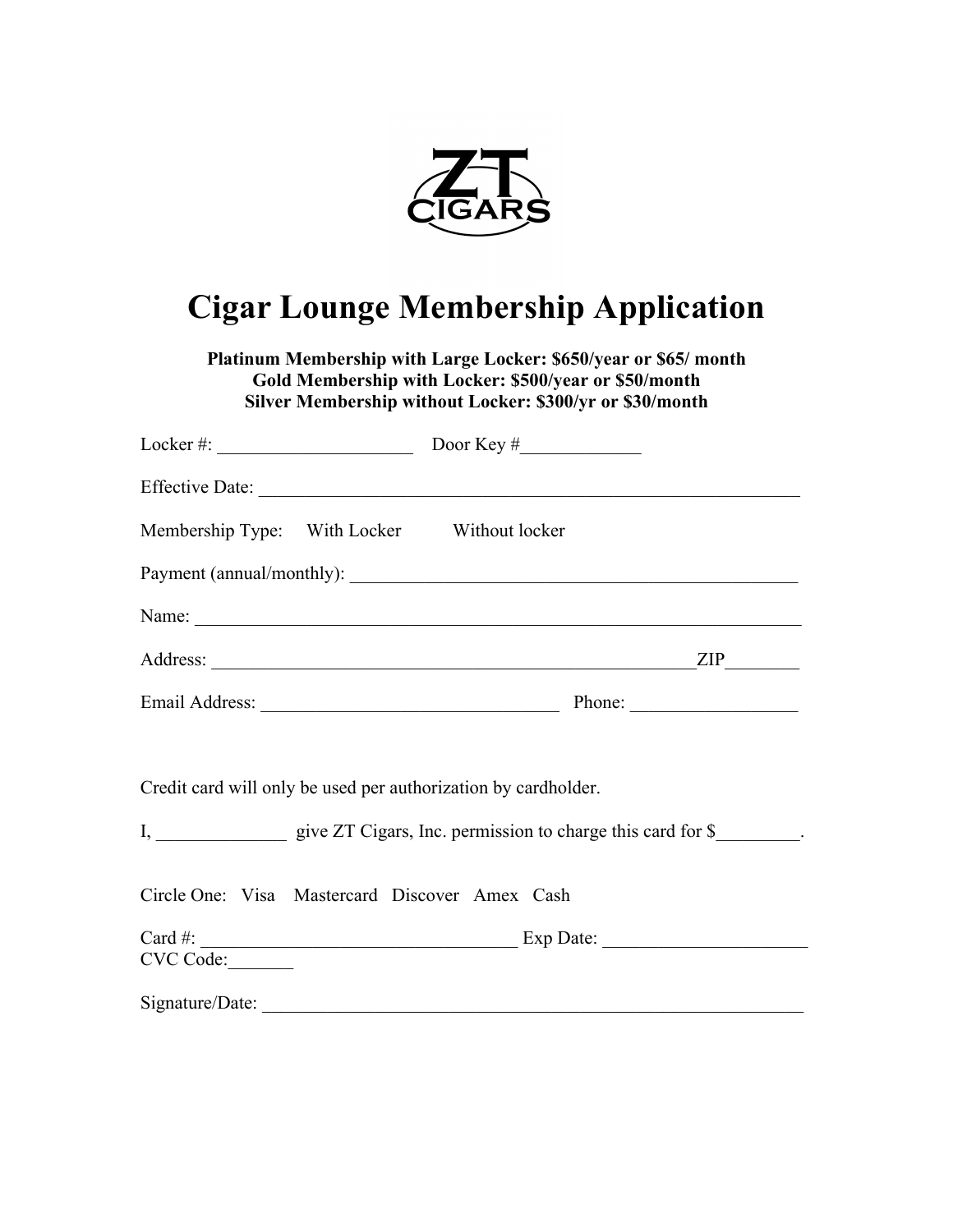

# **MEMBERSHIP POLICIES AND AGREEMENT**

#### **IT IS AGREED UPON THAT ALL TOBACCO CONSUMED ON THE PREMISES SHALL BE PURCHASED FROM ZT CIGARS, INC., UNLESS BRAND IS NOT CARRIED.**

Your Club membership includes:

- 1. Full access of the Member's Lounge during normal business hours, by appointment, reservation, or invitation.
- 2. Guest Policy: Two (2) guests per calendar month at no additional cost. All additional guests shall pay \$10.00 each per day. The same person cannot be a guest more than twice per month without becoming a member. All guests must sign in with a ZT Cigars, Inc. employee prior to entering the lounge. Spouses are exempt and will be considered a Club Member.
- 3. The lease of a humidor locker (Platinum & Gold Members only).
- 4. 10 % discount on cigars and cigar accessories.
- 5. First option to purchase allocated cigars or limited production cigars.
- 6. Members will enjoy special events such as cigar samplings, pre event parties, and member's only events.
- 7. Private Lounge will be available for rent for private events.

NAME/LOCKER No:\_\_\_\_\_\_\_\_\_\_\_\_\_\_\_\_\_\_\_\_\_\_\_\_\_\_\_\_\_\_\_\_\_\_\_\_\_\_\_\_\_\_\_\_\_\_\_\_\_ SIGNATURE: \_\_\_\_\_\_\_\_\_\_\_\_\_\_\_\_\_\_\_\_\_\_\_\_\_\_\_\_\_\_ DATE:\_\_\_\_\_\_\_\_\_\_\_\_\_\_\_\_\_\_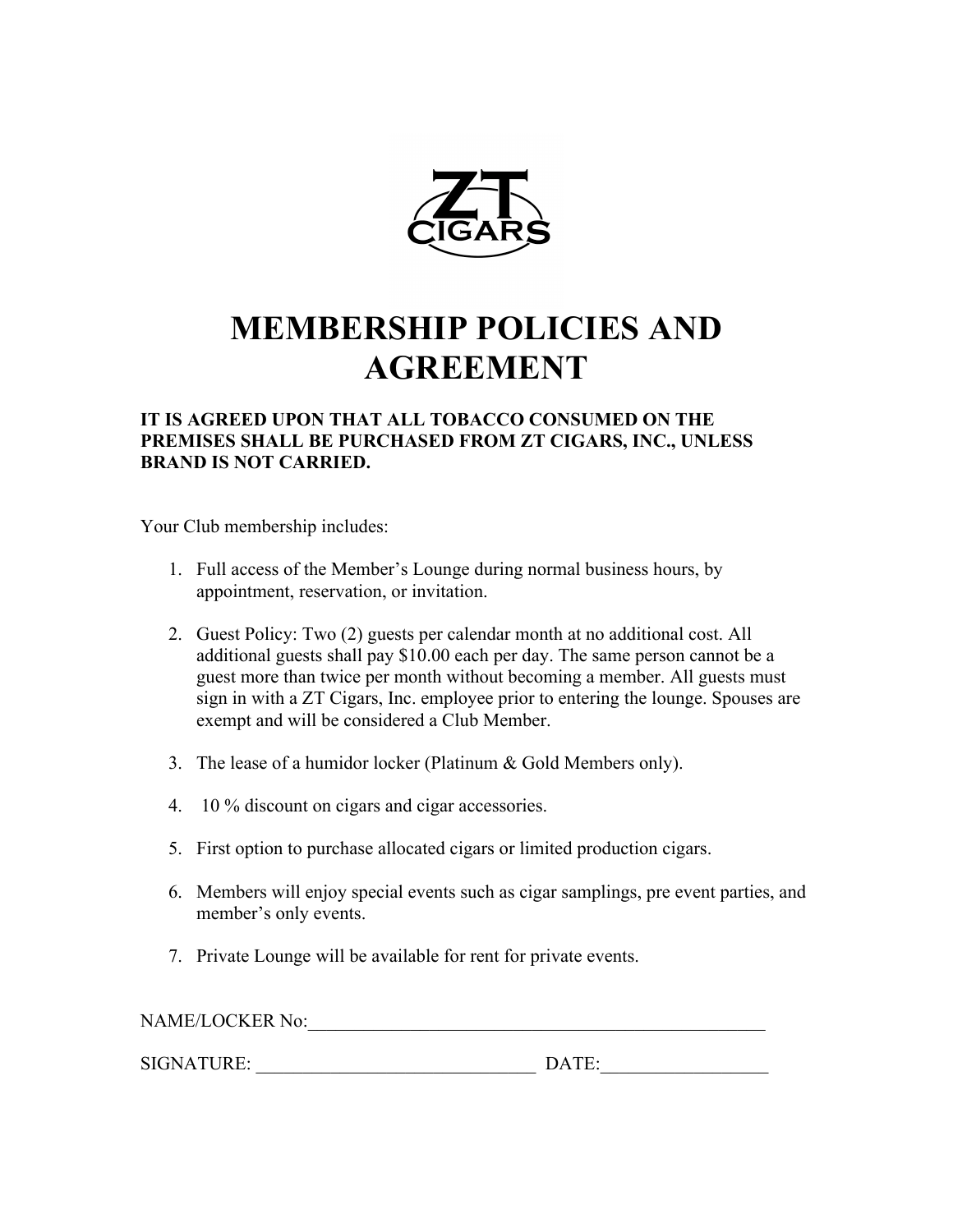

#### **BY SIGNING THIS MEMBERSHIP CONTRACT, YOU AGREE TO THE FOLLOWING TERMS AND POLICIES:**

- You are over the age of 21.
- Payment is due upon signing and is nonrefundable and is nontransferable. Partial month will be prorated, with the start date as of the first of the next month.
- It is agreed that all tobacco consumed on the premises shall be purchased from ZT Cigars, Inc.
- Monthly term membership dues will automatically be processed the first day of each month for a twelve-month period via on file credit card.
- You can store cigars purchased from ZT Cigars, Inc. and any other products so long as they do not violate any Federal, State, or local laws. Brands not sold at ZT Cigars, Inc. may also be stored once inspected and cleared by a staff member.
- You assume full responsibility for the contents of your locker. ZT Cigars, Inc. does not insure, nor is it responsible for any contents stored in the lockers.
- You will be issued a key for your locker, and it must be returned upon termination of membership. There will be a \$20.00 charge for lost keys.
- ZT Cigars, Inc. has the right to access any locker at any time necessary by ZT Cigars, Inc. Staff or by law.
- Management reserves the right to close the lounge on occasion for any purpose or function.
- Management reserves the right to open the lounge to the public for any purpose or function.
- Management reserves the right to suspend or revoke a membership for non payment of bill, breach of contract, misconduct, or failure to adhere to any of the rules, regulations, and policies set forth by ZT Cigars, Inc.
- ZT Cigars, Inc. reserves the right to suspend access to any locker for 30 days due to non-payment. If non-payment exceeds 60 days, ZT Cigars, Inc. reserves the right to seize contents of locker and terminate membership.
- ZT Cigars, Inc. reserves the right to refuse service and/or lounge access to any person.

### NAME/LOCKER NO:\_\_\_\_\_\_\_\_\_\_\_\_\_\_\_\_\_\_\_\_\_\_\_\_\_\_\_\_\_\_\_\_\_\_\_\_\_\_\_\_\_\_\_\_\_\_\_\_\_\_\_\_\_

SIGNATURE:\_\_\_\_\_\_\_\_\_\_\_\_\_\_\_\_\_\_\_\_\_\_\_\_\_\_\_\_\_\_\_ DATE:\_\_\_\_\_\_\_\_\_\_\_\_\_\_\_\_\_\_\_\_\_